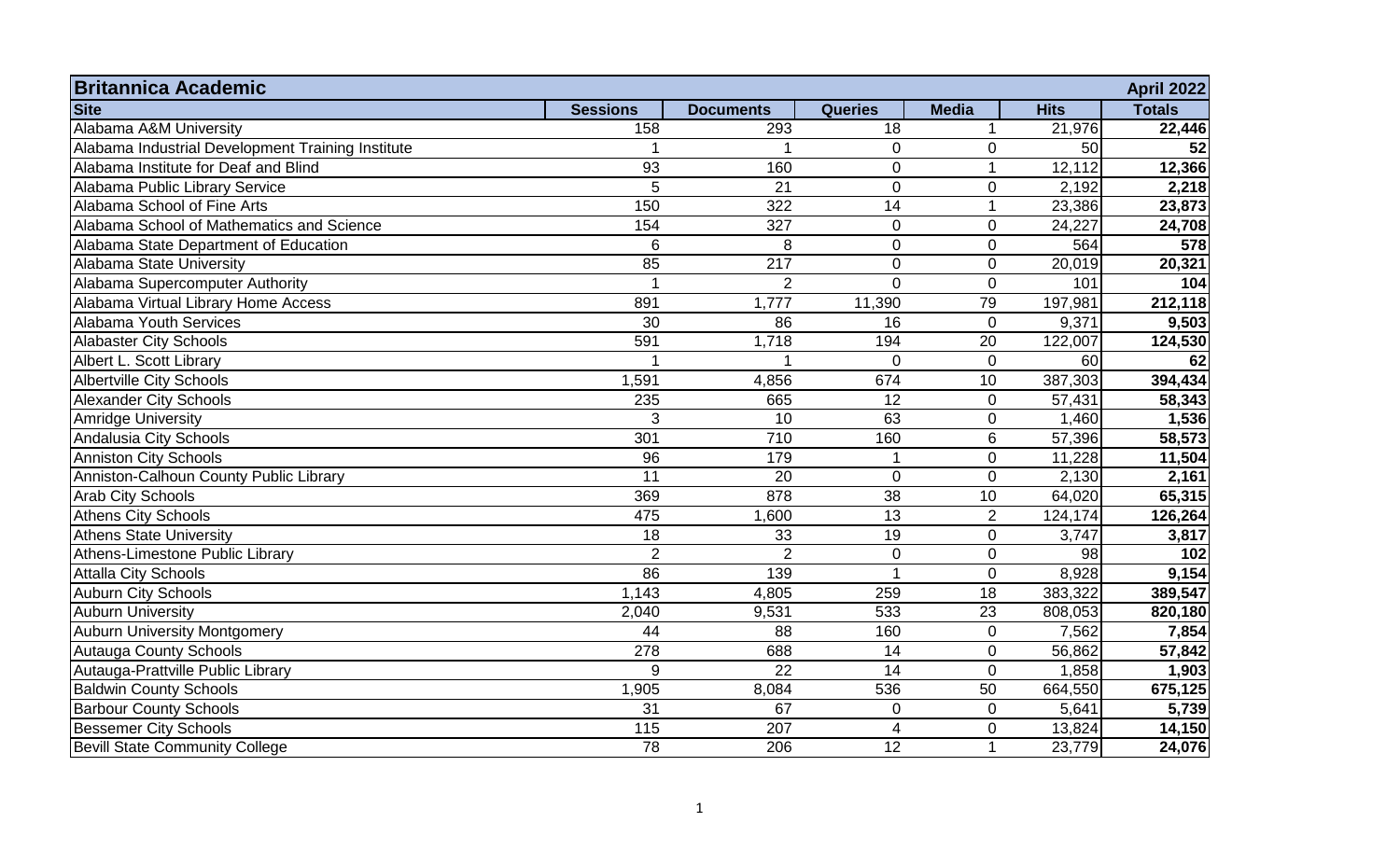| <b>Site</b>                            | <b>Sessions</b> | <b>Documents</b>   | <b>Queries</b>  | <b>Media</b>            | <b>Hits</b> | <b>Totals</b> |
|----------------------------------------|-----------------|--------------------|-----------------|-------------------------|-------------|---------------|
| <b>Bibb County Schools</b>             | 592             | 1,285              | 118             | 3                       | 99,628      | 101,626       |
| <b>Birmingham City Schools</b>         | 843             | 2,640              | 47              | 9                       | 178,957     | 182,496       |
| <b>Birmingham Public Library</b>       | 47              | 110                | $\overline{16}$ | $\mathbf{1}$            | 9,293       | 9,467         |
| <b>Birmingham Southern College</b>     | 26              | 36                 | 12              | $\mathbf 0$             | 2,185       | 2,259         |
| <b>Bishop State Community College</b>  | $\overline{25}$ | $\overline{45}$    | $\overline{0}$  | $\mathbf 0$             | 4,096       | 4,166         |
| <b>Blount County Schools</b>           | 123             | 243                | $\mathbf 0$     | $\mathbf 0$             | 15,963      | 16,329        |
| <b>Boaz City Schools</b>               | 266             | 568                | $\overline{7}$  | 3                       | 42,191      | 43,035        |
| <b>Brewton City Schools</b>            | 390             | 1,017              | 168             | $\overline{5}$          | 96,463      | 98,043        |
| <b>Bullock County Schools</b>          | $\overline{57}$ | $\overline{81}$    | $\overline{0}$  | $\pmb{0}$               | 5,143       | 5,281         |
| <b>Butler County Schools</b>           | 335             | 842                | $\overline{2}$  | $\mathbf{1}$            | 65,058      | 66,238        |
| <b>Calhoun Community College</b>       | 152             | 337                | 1,460           | $\overline{4}$          | 39,381      | 41,334        |
| <b>Calhoun County Schools</b>          | 1,251           | $\overline{5,221}$ | 179             | 13                      | 416,541     | 423,205       |
| Central Alabama Community College      | 8               | 15                 | $\overline{0}$  | $\pmb{0}$               | 1,003       | 1,026         |
| <b>Chambers County Schools</b>         | 445             | 1,515              | 222             | $\overline{4}$          | 150,642     | 152,828       |
| Chattahoochee Valley Community College | $\overline{37}$ | 94                 | $\mathbf 0$     | $\pmb{0}$               | 6,776       | 6,907         |
| <b>Cherokee County Schools</b>         | 302             | 695                | $\overline{18}$ | 3                       | 51,898      | 52,916        |
| <b>Cherokee Public Library</b>         | 26              | $\overline{35}$    | $\mathbf 0$     | $\pmb{0}$               | 1,894       | 1,955         |
| <b>Chickasaw City Schools</b>          | 54              | 116                | $\overline{0}$  | $\overline{2}$          | 9,632       | 9,804         |
| <b>Chilton County Schools</b>          | 714             | 2,953              | 134             | $\overline{7}$          | 240,429     | 244,237       |
| Choctaw County Schools                 | 62              | 121                | 6               | $\mathbf{1}$            | 8,303       | 8,493         |
| <b>Clarke County Schools</b>           | 110             | 205                | 3               | $\overline{2}$          | 13,044      | 13,364        |
| <b>Cleburne County Schools</b>         | 242             | 766                | 19              | $\overline{\mathbf{4}}$ | 64,548      | 65,579        |
| <b>Coffee County Schools</b>           | 160             | 408                | 6               | $\mathbf{1}$            | 34,579      | 35,154        |
| <b>Colbert County Schools</b>          | 325             | 701                | $\overline{21}$ | 5                       | 50,911      | 51,963        |
| Concordia College                      | 40              | $\overline{75}$    | $\pmb{0}$       | $\pmb{0}$               | 5,042       | 5,157         |
| <b>Conecuh County Schools</b>          | $\overline{97}$ | 209                | $\overline{5}$  | $\overline{1}$          | 16,692      | 17,004        |
| <b>Coosa County Schools</b>            | 87              | 163                | 1               | $\pmb{0}$               | 13,079      | 13,330        |
| <b>Covington County Schools</b>        | 259             | 644                | 11              | $\overline{\mathbf{4}}$ | 56,808      | 57,726        |
| <b>Crenshaw County Schools</b>         | 360             | 924                | $\overline{11}$ | 3                       | 72,945      | 74,243        |
| <b>Cullman County Schools</b>          | 1,398           | 4,285              | 544             | $\boldsymbol{9}$        | 351,767     | 358,003       |
| <b>Dale County Schools</b>             | 439             | 1,234              | 110             | $\mathbf{1}$            | 106,362     | 108,146       |
| Daleville City Schools                 | 87              | 206                | 1               | $\mathbf{1}$            | 13,266      | 13,561        |
| <b>Dallas County Schools</b>           | 256             | 664                | 10              | $\mathfrak{S}$          | 50,460      | 51,393        |
| Daphne Public Library                  | $\overline{7}$  | 21                 | 0               | $\mathbf 0$             | 1,875       | 1,903         |
| Dauphin Island Sea Lab                 | 3               | 3                  | 0               | $\overline{0}$          | 139         | 145           |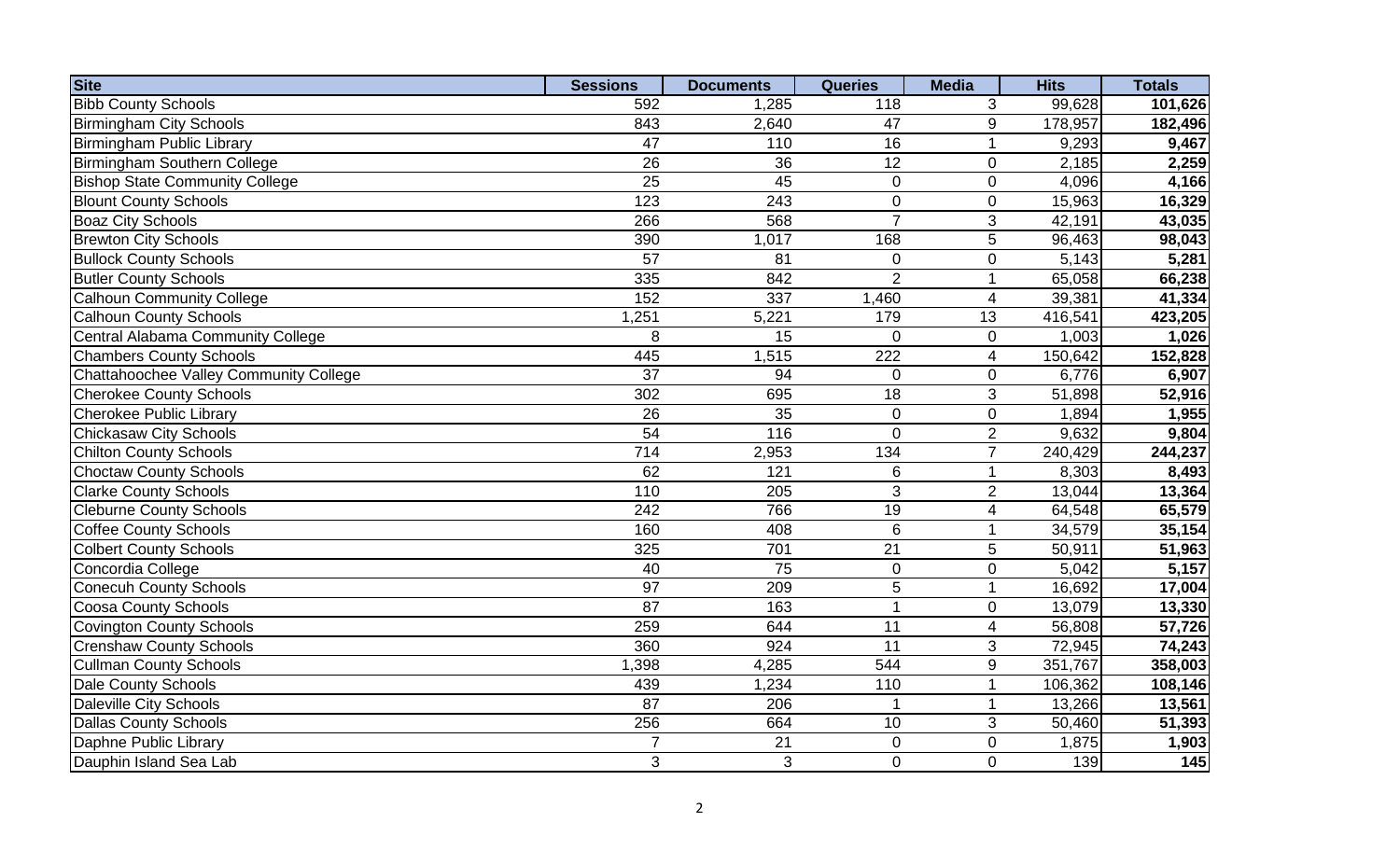| <b>Site</b>                               | <b>Sessions</b> | <b>Documents</b> | <b>Queries</b>  | <b>Media</b>     | <b>Hits</b> | <b>Totals</b> |
|-------------------------------------------|-----------------|------------------|-----------------|------------------|-------------|---------------|
| <b>Decatur Public Library</b>             | 3               | 4                | $\mathbf 0$     | 0                | 308         | 315           |
| <b>DeKalb County Schools</b>              | 385             | 1,249            | 114             | $\mathbf{1}$     | 96,684      | 98,433        |
| <b>Demopolis City Schools</b>             | 268             | 675              | 38              | 3                | 55,622      | 56,606        |
| Demopolis Public Library                  | $\overline{2}$  | 7                | 0               | $\mathbf 0$      | 407         | 416           |
| Dothan City Schools                       | 842             | 3,725            | $\overline{71}$ | $6\phantom{1}$   | 227,169     | 231,813       |
| Dothan-Houston County Library System      | $\overline{4}$  | 8                | 0               | $\mathbf 0$      | 730         | 742           |
| <b>Elba City Schools</b>                  | 69              | 149              |                 | $\mathbf 0$      | 11,430      | 11,649        |
| <b>Enterprise City Schools</b>            | 1,035           | 3,340            | 167             | $\overline{84}$  | 251,854     | 256,480       |
| <b>Enterprise Public Library</b>          |                 |                  | $\overline{0}$  | $\mathbf 0$      | 57          | 59            |
| <b>Enterprise State Community College</b> | $\overline{17}$ | $\overline{22}$  | $\overline{14}$ | $\boldsymbol{0}$ | 1,396       | 1,449         |
| <b>Escambia County Schools</b>            | 308             | 741              | 72              | 0                | 53,739      | 54,860        |
| <b>Eufaula City Schools</b>               | 189             | 410              | $\overline{3}$  | $\overline{1}$   | 28,908      | 29,511        |
| Eva Public Library                        |                 |                  | $\mathbf 0$     | $\boldsymbol{0}$ | 59          | 61            |
| <b>Fairfield City Schools</b>             | 108             | 192              | $\mathbf 0$     | $\overline{2}$   | 13,043      | 13,345        |
| <b>Fairhope Public Library</b>            | 5               | $\overline{7}$   | $\overline{0}$  | $\pmb{0}$        | 431         | 443           |
| <b>Faulkner University</b>                | 1               | 4                | $\overline{10}$ | $\boldsymbol{0}$ | 406         | 421           |
| <b>Fayette County Schools</b>             | 219             | 617              | $\overline{31}$ | $\boldsymbol{0}$ | 50,683      | 51,550        |
| <b>Florence City Schools</b>              | 927             | 2,326            | 148             | $\overline{7}$   | 164,668     | 168,076       |
| Florence-Lauderdale Public Library        | 10              | 15               | $\overline{0}$  | $\mathbf 0$      | 1,083       | 1,108         |
| <b>Fort Payne City Schools</b>            | 332             | 1,141            | 213             | 8                | 121,536     | 123,230       |
| <b>Franklin County Schools</b>            | 245             | 777              | 29              | $\boldsymbol{0}$ | 53,975      | 55,026        |
| <b>Gadsden City Schools</b>               | 312             | 854              | 175             | $\mathbf{1}$     | 68,551      | 69,893        |
| <b>Gadsden State Community College</b>    | $\overline{37}$ | 66               | 14              | $\boldsymbol{0}$ | 6,366       | 6,483         |
| <b>Geneva County Schools</b>              | 183             | 432              | $\mathbf{1}$    | $\overline{4}$   | 31,812      | 32,432        |
| <b>Greene County Schools</b>              | 143             | 267              | 0               | $\mathbf{1}$     | 17,964      | 18,375        |
| <b>Gulf Shores City Schools</b>           | 115             | 310              | $\overline{4}$  | $\mathbf{1}$     | 34,839      | 35,269        |
| <b>Guntersville Public Library</b>        | 1               |                  | $\mathbf 0$     | $\boldsymbol{0}$ | 49          | 51            |
| H. Grady Bradshaw Library                 | 1               |                  | 0               | 0                | 61          | 63            |
| <b>Hale County Schools</b>                | 69              | 158              | $\overline{0}$  | $\boldsymbol{0}$ | 13,040      | 13,267        |
| <b>Haleyville City Schools</b>            | 246             | 364              | 86              | $\mathbf{1}$     | 35,423      | 36,120        |
| Harpersville Public Library               | 1               | 3                | $\overline{0}$  | $\overline{0}$   | 153         | 157           |
| Harrison Regional Library                 | $\overline{2}$  | 3                | $\overline{0}$  | $\mathbf 0$      | 202         | 207           |
| <b>Hartselle City Schools</b>             | 495             | 1,483            | 20              | $\overline{7}$   | 117,327     | 119,332       |
| <b>Helen Keller Public Library</b>        | 3               | 12               | $\overline{0}$  | $\mathbf 0$      | 1,149       | 1,164         |
| <b>Henry County Schools</b>               | 23              | 53               | $\overline{0}$  | $\overline{0}$   | 4,092       | 4,168         |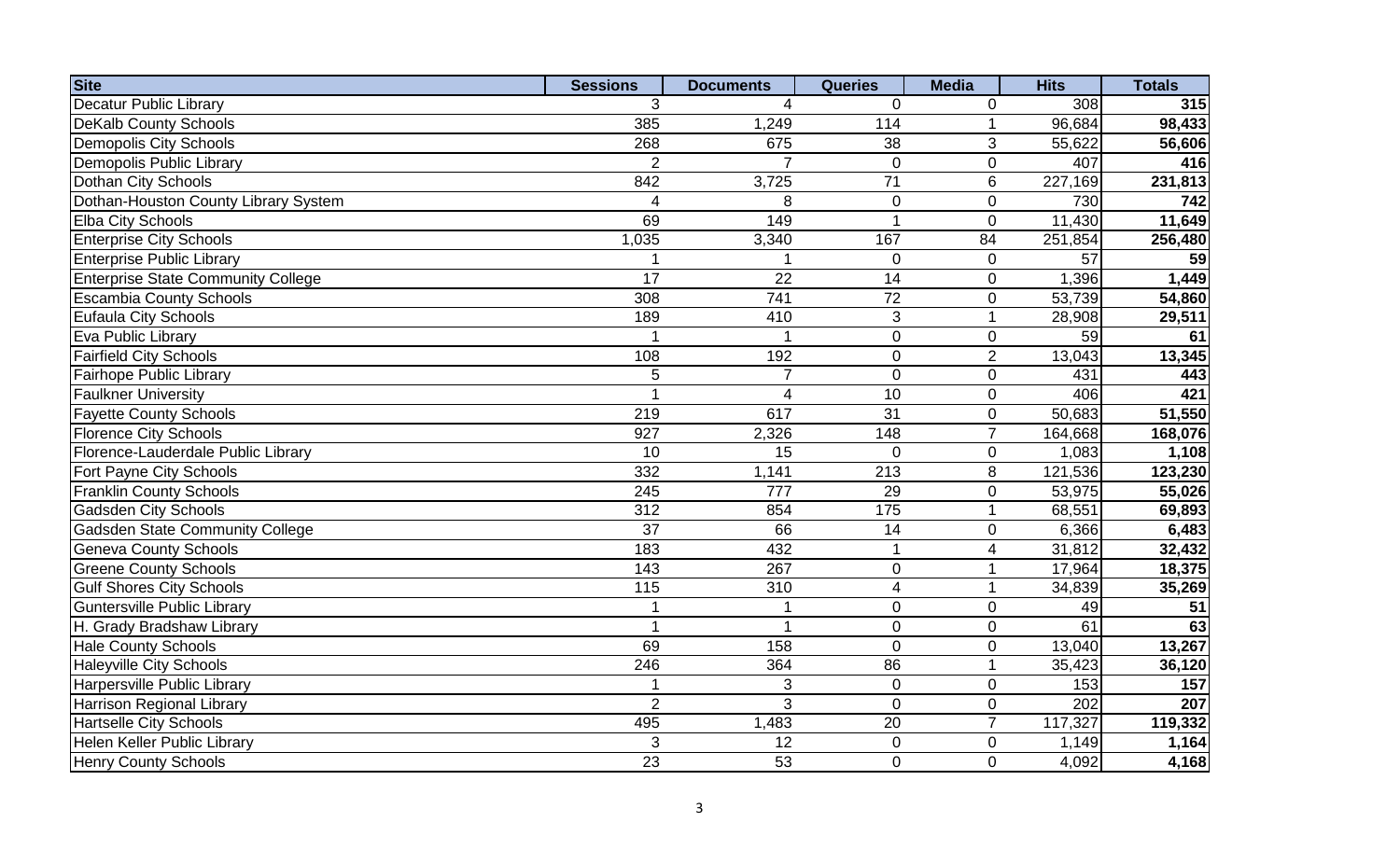| <b>Site</b>                                 | <b>Sessions</b>         | <b>Documents</b>        | <b>Queries</b>   | <b>Media</b>        | <b>Hits</b>      | <b>Totals</b> |
|---------------------------------------------|-------------------------|-------------------------|------------------|---------------------|------------------|---------------|
| <b>Highlands School</b>                     | 66                      | 126                     | 10               | $\mathbf 0$         | 9,448            | 9,650         |
| <b>Homewood City Schools</b>                | 185                     | 503                     | 15               | $\overline{2}$      | 34,434           | 35,139        |
| <b>Hoover City Schools</b>                  | 1,101                   | 3,432                   | 232              | 15                  | 253,266          | 258,046       |
| <b>Houston County Schools</b>               | 750                     | 2,458                   | 47               | 6                   | 212,158          | 215,419       |
| Huntingdon College                          | 212                     | 445                     | 82               | $\mathbf 0$         | 33,626           | 34,365        |
| Huntsville City Schools                     | 1,150                   | 5,156                   | 146              | $\overline{17}$     | 382,166          | 388,635       |
| Huntsville-Madison County Public Library    | 89                      | 165                     | 3                | $\pmb{0}$           | 14,230           | 14,487        |
| Ingram State Technical College              | 10                      | 28                      | $\mathbf 0$      | $\mathbf{1}$        | 2,887            | 2,926         |
| <b>Jacksonville City Schools</b>            | $\overline{84}$         | $\frac{1}{172}$         | $\overline{0}$   | $\pmb{0}$           | 11,494           | 11,750        |
| Jacksonville Public Library                 | $\overline{\mathbf{4}}$ | 8                       | $\overline{0}$   | $\mathbf 0$         | $\overline{722}$ | 734           |
| <b>Jacksonville State University</b>        | 900                     | 3,088                   | 507              | 21                  | 267,664          | 272,180       |
| Jane B. Holmes Library Public Library       | $\overline{2}$          | 3                       | 8                | $\mathsf{O}\xspace$ | 328              | 341           |
| Jasper City Schools                         | 250                     | 672                     | 70               | $\mathbf 0$         | 51,488           | 52,480        |
| Jefferson County Library Cooperative        | $\overline{97}$         | 207                     | 0                | $\mathbf{1}$        | 17,079           | 17,384        |
| Jefferson County Schools                    | 2,455                   | 12,229                  | $\overline{515}$ | 50                  | 923,468          | 938,717       |
| Jefferson State Community College           | 103                     | 248                     | 275              | $\overline{4}$      | 20,799           | 21,429        |
| <b>Lamar County Schools</b>                 | 355                     | 821                     | 518              | 6                   | 76,324           | 78,024        |
| <b>Lanett City Schools</b>                  | 124                     | 223                     | $\overline{0}$   | $\pmb{0}$           | 14,224           | 14,571        |
| <b>Lauderdale County Schools</b>            | 786                     | 2,501                   | 288              | $\overline{7}$      | 194,848          | 198,430       |
| <b>Lawrence County Schools</b>              | 424                     | 1,164                   | 16               | $\mathbf{1}$        | 110,726          | 112,331       |
| Lawson State Community College - Birmingham | 114                     | 198                     | 524              | 1                   | 19,582           | 20,419        |
| Lee County Schools                          | 1,227                   | 4,537                   | $\overline{95}$  | 14                  | 354,519          | 360,392       |
| <b>Leeds City Schools</b>                   | 621                     | 1,005                   | $\overline{19}$  | $\mathbf 0$         | 69,385           | 71,030        |
| <b>Limestone County Schools</b>             | 729                     | 2,510                   | 173              | $\overline{7}$      | 191,702          | 195,121       |
| <b>Linden City Schools</b>                  | 22                      | 34                      | $\mathsf 0$      | $\mathbf 0$         | 2,086            | 2,142         |
| <b>Lowndes County Schools</b>               | $\overline{74}$         | 162                     | $\overline{0}$   | $\mathsf{O}\xspace$ | 12,288           | 12,524        |
| Lurleen B. Wallace Community College        | 43                      | 122                     | 105              | $\mathbf{1}$        | 16,732           | 17,003        |
| <b>Madison City Schools</b>                 | 2,200                   | 7,003                   | 653              | 31                  | 565,059          | 574,946       |
| <b>Madison County Schools</b>               | 109                     | 242                     | $\mathbf 0$      | $\mathbf{1}$        | 22,726           | 23,078        |
| <b>Marengo County Schools</b>               | 96                      | 174                     | 5                | $\mathbf 0$         | 11,950           | 12,225        |
| <b>Marion County Schools</b>                | 320                     | 939                     | 20               | $\overline{4}$      | 90,091           | 91,374        |
| <b>Marion Military Institute</b>            | 10                      | 14                      | $\overline{0}$   | $\mathbf 0$         | 677              | 701           |
| <b>Marshall County Schools</b>              | 439                     | 1,309                   | 18               | $\overline{2}$      | 103,949          | 105,717       |
| Midfield City Schools                       | 50                      | 111                     | 0                | $\mathbf{1}$        | 6,932            | 7,094         |
| Miles College                               | 4                       | $\overline{\mathbf{4}}$ | 0                | $\overline{0}$      | 276              | 284           |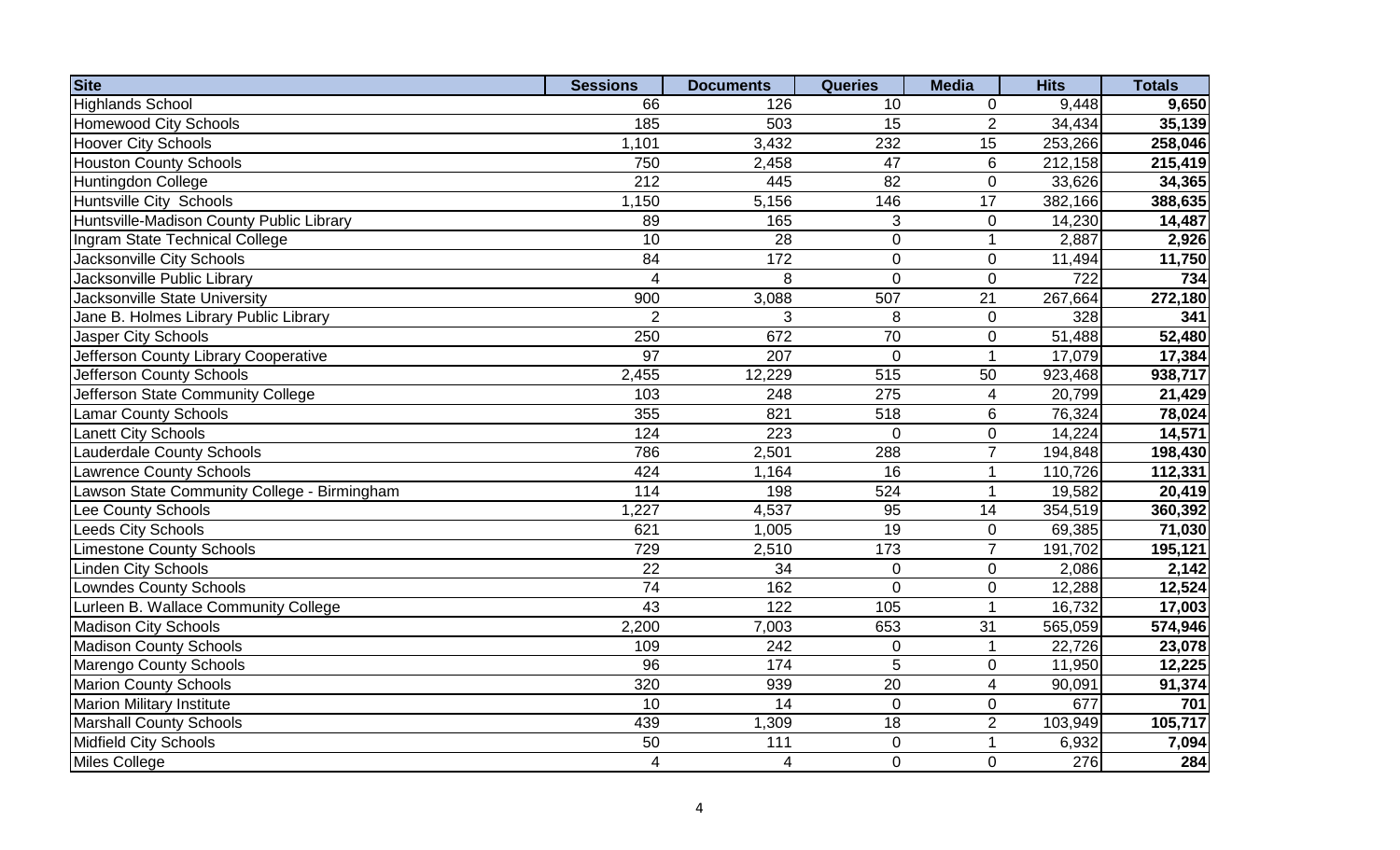| <b>Site</b>                           | <b>Sessions</b>  | <b>Documents</b> | <b>Queries</b>          | <b>Media</b>    | <b>Hits</b>          | <b>Totals</b> |
|---------------------------------------|------------------|------------------|-------------------------|-----------------|----------------------|---------------|
| <b>Mobile County Schools</b>          | 1,708            | 6,947            | 548                     | 37              | 451,265              | 460,505       |
| <b>Mobile Public Library</b>          | 42               | 132              | 34                      | 4               | 13,818               | 14,030        |
| <b>Monroe County Schools</b>          | 257              | 652              | $\overline{75}$         | 4               | 54,771               | 55,759        |
| Montgomery City-County Public Library | $\overline{19}$  | 38               | $\overline{0}$          | $\mathbf 0$     | 3,263                | 3,320         |
| Montgomery County Schools             | 1,403            | 4,956            | 566                     | 15              | 379,985              | 386,925       |
| Morgan County Schools                 | 495              | 1,653            | 142                     | 5               | 111,537              | 113,832       |
| Mountain Brook Schools                | 83               | 182              |                         | $\pmb{0}$       | 15,608               | 15,874        |
| <b>Muscle Shoals City Schools</b>     | 707              | 1,925            | $\overline{36}$         | $\overline{2}$  | 137,234              | 139,904       |
| <b>Muscle Shoals Public Library</b>   | 1                | $\overline{2}$   | $\overline{0}$          | $\overline{2}$  | 202                  | 207           |
| North Shelby Library                  | 6                | $\overline{9}$   | $\overline{0}$          | $\mathbf 0$     | 460                  | 475           |
| Northeast Alabama Community College   | 22               | 49               | $\overline{2}$          | $\mathbf 0$     | 3,793                | 3,866         |
| Northwest Shoals Community College    | 67               | 194              | 108                     | $\mathbf 0$     | 18,687               | 19,056        |
| Oakwood University                    | 372              | 859              | $\overline{72}$         | $\mathbf{1}$    | 68,886               | 70,190        |
| Oneonta City Schools                  | 193              | 427              | 82                      | $\overline{4}$  | 32,779               | 33,485        |
| <b>Opelika City Schools</b>           | 472              | ,404             | 49                      | 11              | 100,850              | 102,786       |
| <b>Opp City Schools</b>               | 122              | 285              | 3                       | 3               | 22,403               | 22,816        |
| Orange Beach Public Library           | $\overline{3}$   | 11               | $\overline{0}$          | $\pmb{0}$       | 1,252                | 1,266         |
| <b>Oxford City Schools</b>            | 774              | 2,647            | 246                     | $\overline{11}$ | $\overline{218,149}$ | 221,827       |
| <b>Ozark City Schools</b>             | 228              | 573              | 12                      | $\mathbf{1}$    | 41,248               | 42,062        |
| Pelham City School System             | 473              | ,393             | 56                      | 6               | 120,241              | 122,169       |
| Pelham Public Library                 | 36               | 78               | $\overline{7}$          | $\pmb{0}$       | 5,175                | 5,296         |
| Pell City Public Library              | 3                | 3                | $\overline{0}$          | $\mathbf{1}$    | 214                  | 221           |
| <b>Pell City Schools</b>              | 454              | 1,396            | 199                     | 12              | 104,941              | 107,002       |
| Perry County Schools                  | 94               | 182              | $\overline{2}$          | $\overline{2}$  | 13,347               | 13,627        |
| <b>Phenix City Schools</b>            | 590              | 1,878            | $\overline{22}$         | $\overline{2}$  | 129,623              | 132,115       |
| <b>Pickens County Schools</b>         | $\overline{222}$ | 477              | 14                      | $\mathbf 0$     | 39,035               | 39,748        |
| <b>Piedmont City Schools</b>          | 196              | 478              | $\overline{\mathbf{4}}$ | $\overline{2}$  | 47,036               | 47,716        |
| <b>Piedmont Public Library</b>        | 1                |                  | $\pmb{0}$               | $\pmb{0}$       | 69                   | 71            |
| <b>Pike County Schools</b>            | 152              | 441              | $\overline{9}$          | $\mathbf{1}$    | 29,896               | 30,499        |
| <b>Pike Road City Schools</b>         | 788              | 2,323            | 60                      | 5               | 172,113              | 175,289       |
| Rainbow City Public Library           | $\overline{2}$   | 3                | $\mathbf 0$             | $\mathbf 0$     | 221                  | 226           |
| <b>Randolph County Schools</b>        | 291              | 625              | 6                       | $\mathbf{1}$    | $\overline{51,906}$  | 52,829        |
| Reid State Technical College          | 1                |                  | $\overline{0}$          | $\mathbf 0$     | 76                   | 78            |
| Roanoke City Schools                  | 453              | 2,216            | 173                     | 4               | 187,354              | 190,200       |
| <b>Russell County Schools</b>         | 218              | 522              | 10                      | $\overline{0}$  | 39,225               | 39,975        |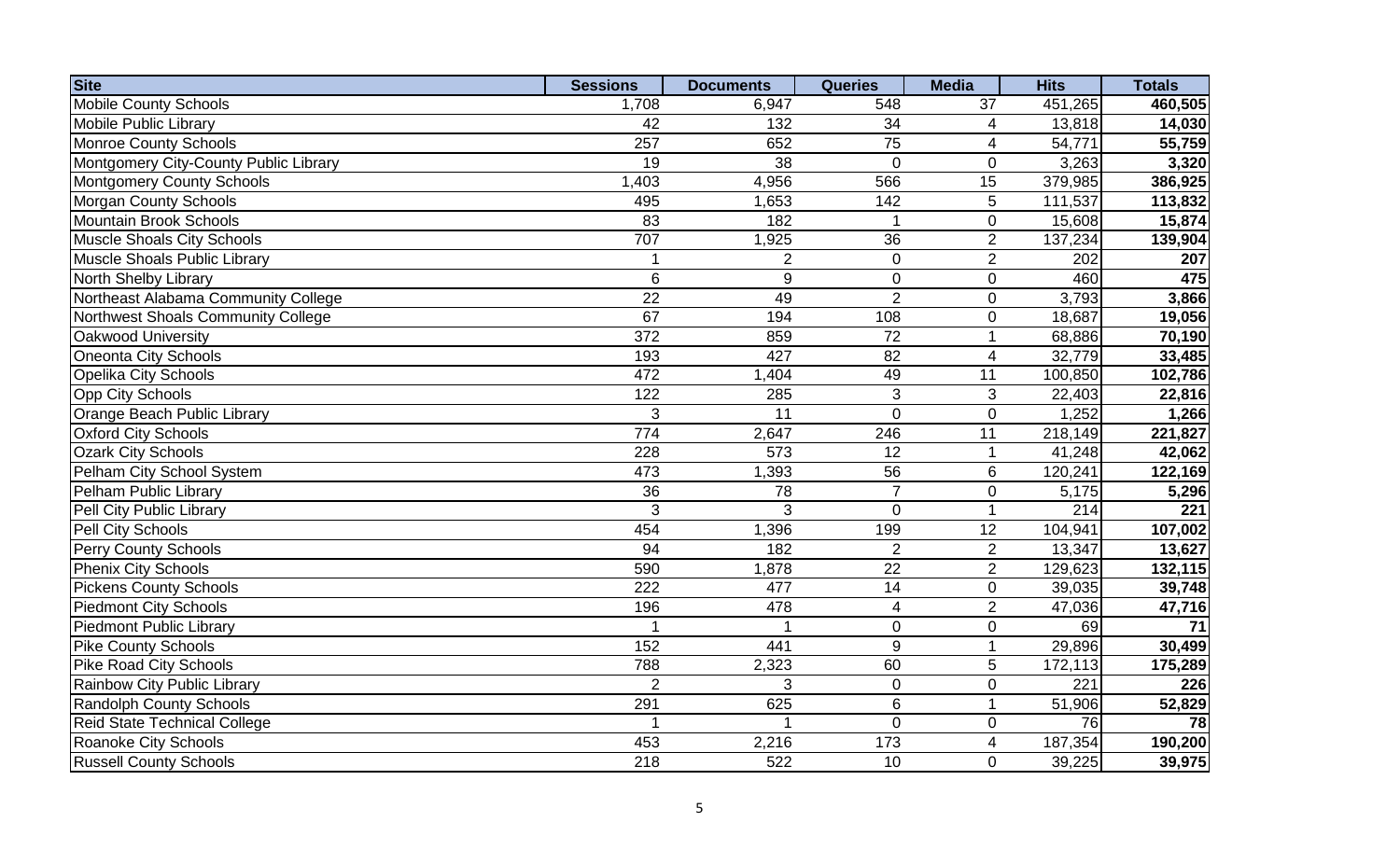| <b>Site</b>                            | <b>Sessions</b>         | <b>Documents</b> | <b>Queries</b>          | <b>Media</b>        | <b>Hits</b> | <b>Totals</b> |
|----------------------------------------|-------------------------|------------------|-------------------------|---------------------|-------------|---------------|
| <b>Russellville City Schools</b>       | 125                     | 265              | 6                       | $\mathbf 0$         | 17,023      | 17,419        |
| <b>Samford University</b>              | 1,126                   | 3,633            | 304                     | 19                  | 308,092     | 313,174       |
| <b>Saraland City Schools</b>           | 291                     | 817              | 24                      | 4                   | 79,016      | 80,152        |
| <b>Satsuma City Schools</b>            | 168                     | 505              | 3                       | $\overline{2}$      | 51,121      | 51,799        |
| Scottsboro City Schools                | 30                      | 48               | $\overline{0}$          | $\mathbf 0$         | 3,121       | 3,199         |
| Selma Public Library                   | $\overline{11}$         | 22               | $\mathsf 0$             | $\mathbf 0$         | 1,844       | 1,877         |
| <b>Sheffield City Schools</b>          | 107                     | 234              | $\overline{2}$          | $\overline{2}$      | 18,503      | 18,848        |
| <b>Sheffield Public Library</b>        | $\overline{\mathbf{4}}$ | 8                | $\overline{0}$          | $\pmb{0}$           | 832         | 844           |
| <b>Shelby County Schools</b>           | 167                     | 453              | $\overline{21}$         | $\pmb{0}$           | 39,669      | 40,310        |
| <b>Shelton State Community College</b> | 450                     | 1,377            | $\overline{72}$         | $\pmb{0}$           | 114,817     | 116,716       |
| <b>Snead State Community College</b>   | 15                      | 18               |                         | $\mathbf 0$         | 1,273       | 1,307         |
| Southern Union State Community College | 114                     | 252              | 17                      | 3                   | 24,104      | 24,490        |
| Spring Hill College                    | 394                     | 1,007            | 23                      | $\mathbf 0$         | 94,778      | 96,202        |
| St. Clair County Schools               | 438                     | 1,260            | 87                      | 4                   | 96,622      | 98,411        |
| <b>Sumter County Schools</b>           | 130                     | 223              |                         | $\pmb{0}$           | 14,783      | 15,137        |
| <b>Sylacauga City Schools</b>          | 434                     | 1,433            | 61                      | $\mathbf{1}$        | 134,159     | 136,088       |
| <b>Talladega County Schools</b>        | 512                     | 2,141            | $\overline{70}$         | 10                  | 171,089     | 173,822       |
| Talladega Public Library               | 8                       | 20               | $\overline{0}$          | $\mathbf 0$         | 1,366       | 1,394         |
| <b>Tallapoosa County Schools</b>       | 189                     | 406              | 67                      | $\pmb{0}$           | 26,482      | 27,144        |
| <b>Tallassee City Schools</b>          | 129                     | 332              | $\mathsf 0$             | $\mathbf{1}$        | 27,771      | 28,233        |
| <b>Tarrant City Schools</b>            | 98                      | 184              | 6                       | $\pmb{0}$           | 16,266      | 16,554        |
| Thomas B. Norton Public Library        | 3                       | 9                | $\mathbf 0$             | $\pmb{0}$           | 922         | 934           |
| <b>Thomasville City Schools</b>        | 355                     | 741              | $\overline{\mathbf{4}}$ | $\overline{2}$      | 57,142      | 58,244        |
| <b>Troy City Schools</b>               | 188                     | 445              | 16                      | $\pmb{0}$           | 32,131      | 32,780        |
| <b>Troy University</b>                 | 405                     | 1,009            | 244                     | $\pmb{0}$           | 88,002      | 89,660        |
| <b>Troy University Montgomery</b>      | $\overline{22}$         | $\overline{35}$  | $\overline{0}$          | $\mathsf{O}\xspace$ | 2,945       | 3,002         |
| <b>Trusseville City Schools</b>        | 387                     | 1,332            | 95                      | 4                   | 112,055     | 113,873       |
| <b>Tuscaloosa City Schools</b>         | 248                     | 543              | $\overline{28}$         | $\boldsymbol{0}$    | 35,629      | 36,448        |
| Tuscaloosa County Schools              | 1,488                   | 7,258            | 554                     | 33                  | 590,776     | 600,109       |
| Tuscaloosa Public Library              | 20                      | 45               | $\mathbf 0$             | $\mathbf 0$         | 4,234       | 4,299         |
| <b>Tuscumbia City Schools</b>          | 154                     | 369              | $\overline{4}$          | $\mathbf 0$         | 26,527      | 27,054        |
| <b>Tuskegee University</b>             | 229                     | 546              | 22                      | $\mathbf 0$         | 48,086      | 48,883        |
| U.S. Sports Academy                    |                         |                  | $\overline{0}$          | $\mathbf 0$         | 81          | 83            |
| University of Alabama                  | 2,430                   | 11,318           | 227                     | 22                  | 957,823     | 971,820       |
| University of Alabama Birmingham       | 819                     | 2,891            | 76                      | 8                   | 253,233     | 257,027       |